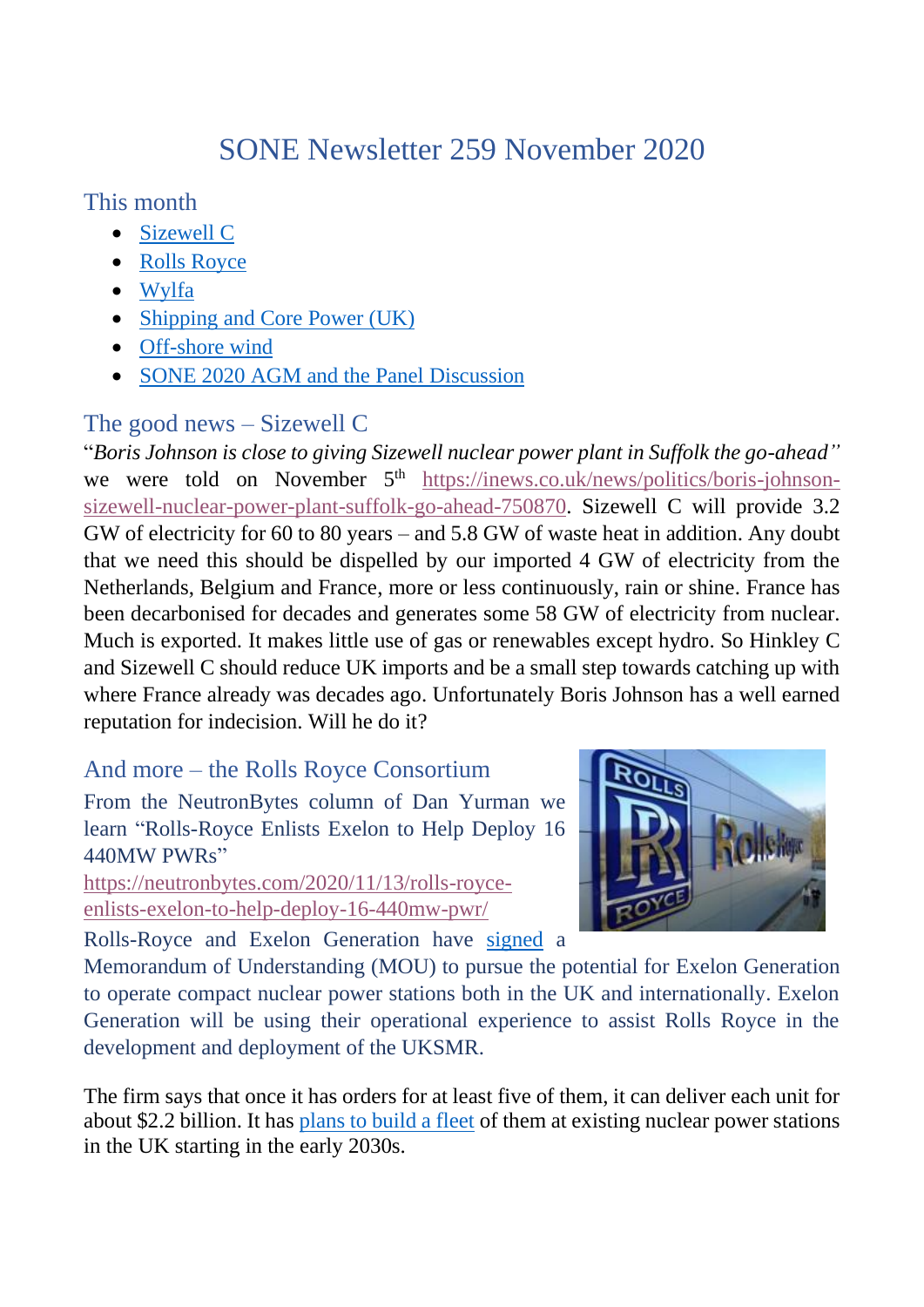This sounds very positive indeed. But it raises the same question: will the UK Government back this development?

#### <span id="page-1-0"></span>And then there is a story about Wylfa and a UK / US Consortium

News media reports in the UK said global engineering and construction giant Bechtel will lead the consortium as EPC and will be joined by utility Southern and nuclear technology provider Westinghouse, which designed and manufactures the AP1000 reactor technology. The Westinghouse AP1000 has completed the UK GDR regulatory process and is approved from a safety perspective to be built in the UK.

And where does the UK Government stand on this one?

<span id="page-1-1"></span>And more – UK engagement with nuclear powered ocean-going shipping A welcome announcement on 2 November 2020 read:

CORE POWER (UK) Ltd [\(www.corepower.energy\)](http://www.corepower.energy/) today announced its participation in a leading international team with Southern Company [\(www.southerncompany.com\)](http://www.southerncompany.com/), TerraPower [\(www.terrapower.com\)](http://www.terrapower.com/), and Orano USA [\(www.orano.group/en\)](http://www.orano.group/en) to develop Molten Salt Reactor (MSR) atomic technology in the United States.

'*We're pleased to work with such outstanding partners in developing gamechanging technology to help transport and industry transition to a clean energy future*', says Mikal Bøe, CEO of London-based CORE POWER.

The team has submitted its application to the US Dept. of Energy to take part in cost-share risk reduction awards under the Advanced Reactor Demonstration Programme to build a prototype MSR, as a proof-of-concept for a medium-scale commercial-grade reactor.

'*The implications of the MSR for transport and industry could be transformational, as we seek to build scale-appropriate technology and broad acceptance of modern and durable liquid-fuelled atomic power to shape the future of how we deal with climate change*', Bøe concludes.

Over the next few decades as many as 60,000 ships must transition from combustion of fossil fuels to zero-emission propulsion. The UN's maritime agency IMO has mandated with unanimous approval from 197 countries that shipping must reduce emissions by 50% of the 2008 total, before 2050. This means an actual emission reduction of almost 90%, by 2050. MSR technology being developed by the consortium could achieve that goal, by powering production of green sustainable fuels for smaller ships and providing onboard electric power for large ships, with zero emissions as standard.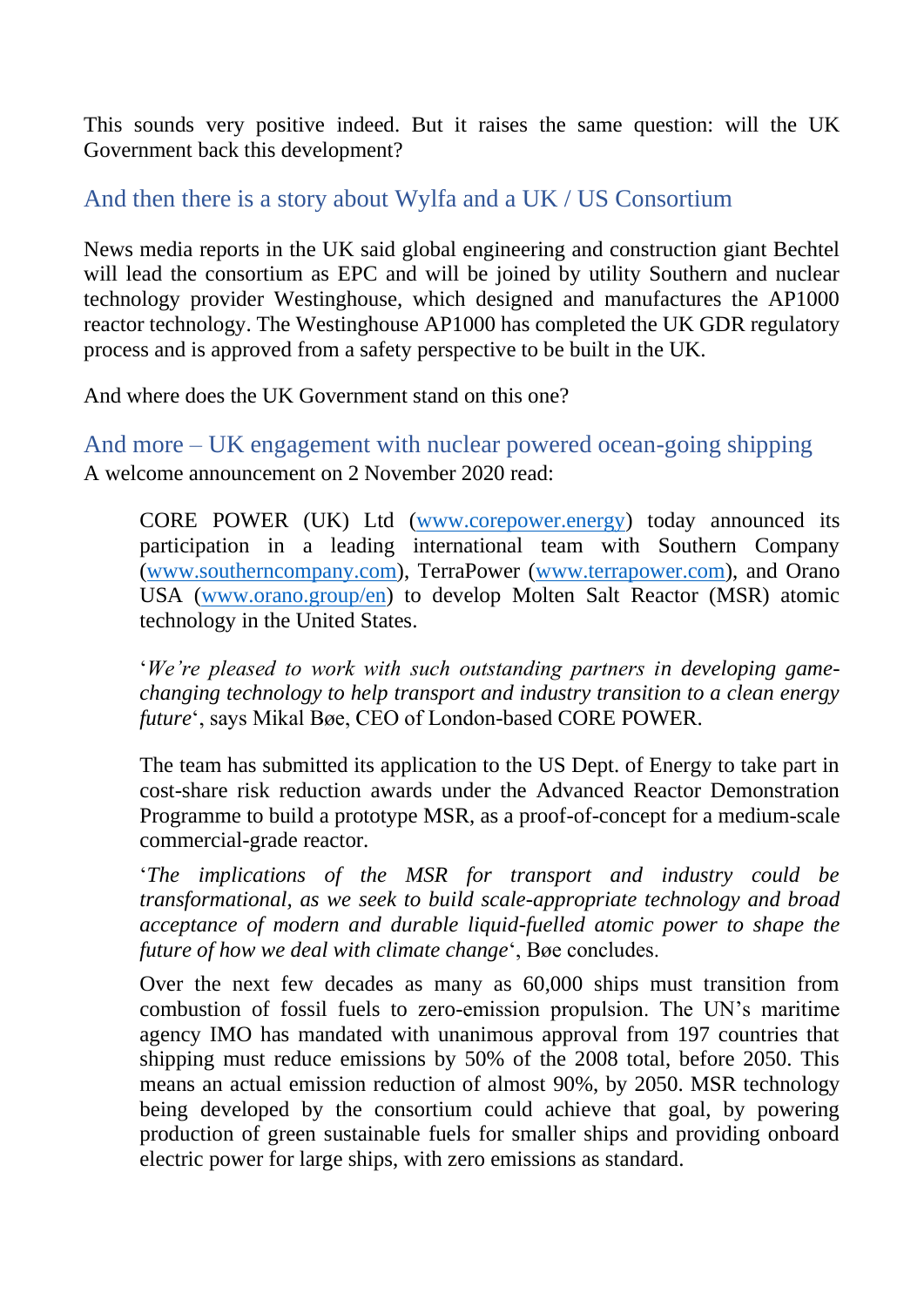London based CORE POWER is working with the world's leading Advanced Reactor Developers to meet pent-up demand for disruptive energy technology in ocean transportation and beyond. The MSR can be the technology that forms the start of a 'second atomic era', where climate change is the main driver of powerful, inexpensive, and safe new energy solutions. The MSR has an economic potential which could be greater than that of oil and gas, providing the sustainable, clean energy the industry needs to move deep into the future without polluting the environment.

#### <span id="page-2-0"></span>The bad news about off-shore wind

The Government, ever more anxious to please the public appetite for renewables than to invest in reliable electricity, intends to approve 40 GW of off-shore wind energy by 2030. This is not being straight with consumers. This capacity will only be available 32% of the time – at the whim of the weather, not when it is needed. Without fossil fuel or nuclear back-up generation, that means blackouts, frequent and prolonged. The alternative is to have expensive plant standing idle and waiting for the wind to drop.

Before the UK Government continues with this ill-advised policy, it should ask whether any other country has already done so. The answer is that Germany and Denmark have alreadt invested billions of euros and yet have the most expensive electricity in Europe, yet without reducing carbon emissions.

The fossil fuel industry is happy when immediate need reduces the attention given to climate change. In fact Germany is opening new coal fired power stations and arranging connection to increasing supplies of Russian gas via the NordStream2 pipeline. Indeed the oil and gas industries openly support renewables. Their advertising of renewables is very effective in promoting carbon emissions with a "green" label.

The UK Government – and everyone else in the  $UK -$  should consider the following real live story about electricity supply, taken just last week in fact.

On November 3 the [Financial Times](https://www.ft.com/content/f5e8995f-00c8-4c74-8738-55b47a871633?desktop=true&segmentId=d8d3e364-5197-20eb-17cf-2437841d178a#myft:notification:instant-email:content) reported that an anti-cyclone was forecast that would necessarily reduce wind speeds substantially, both on-shore and off-shore. The UK National Grid expressed concern about the potential instability of electrical power supplies for the following few days.

"National Grid has warned for the second time in three weeks that supplies of electricity in Britain are going to be stretched as fewer-than-expected power generators will be available at peak times, while it is also forecasting low output from renewable sources such as wind. The company issued a notice to the market late on Tuesday asking for more capacity to be made available the following day to increase the buffer between supply and demand, although it insisted there would still be "enough generation to meet demand". The group, which is in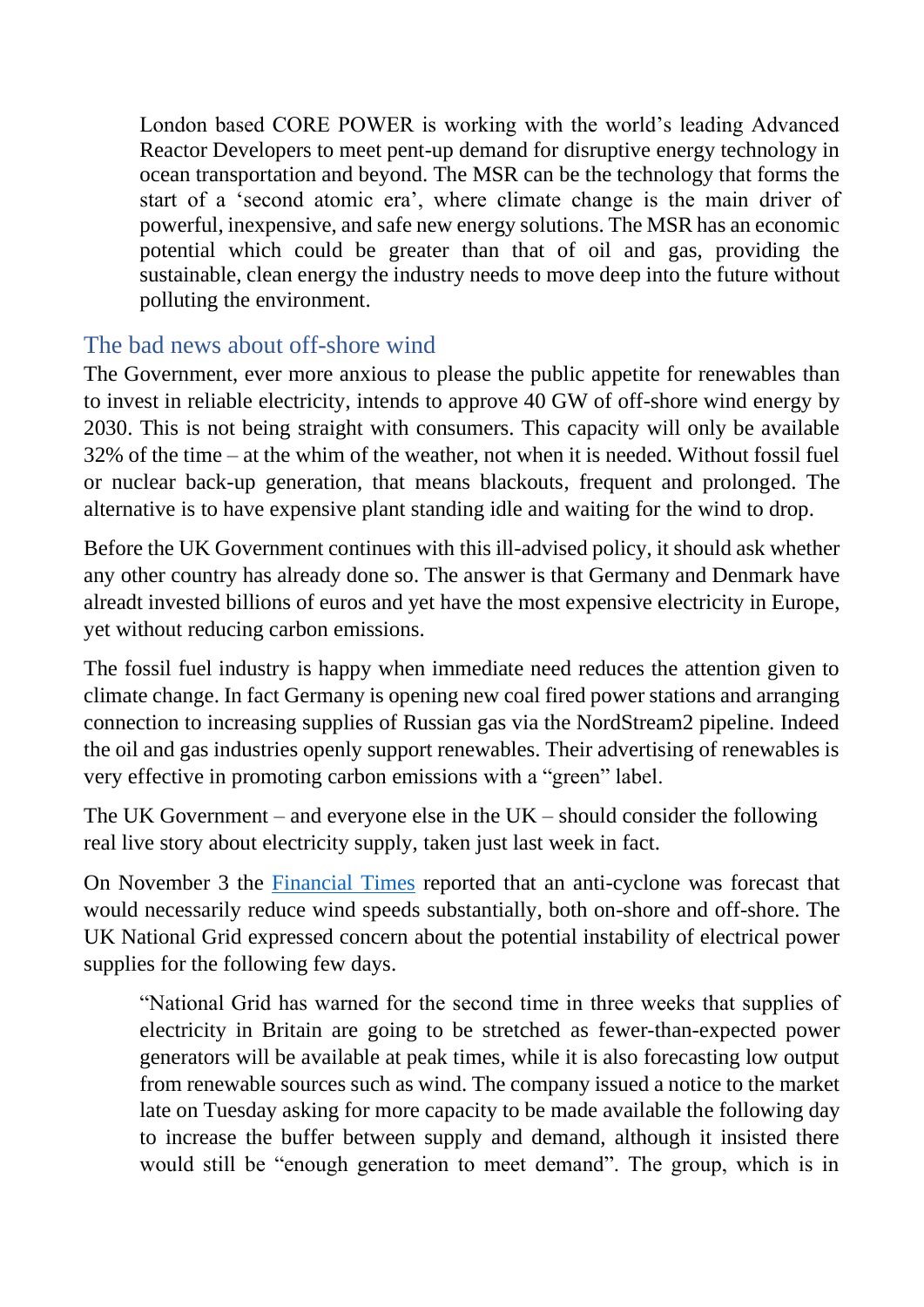charge of Britain's electricity system, had earlier issued a tweet warning that it was forecasting tight margins on Wednesday "owing to a number of factors including low renewable output and the availability of generators over periods of the day with higher demand".

The buffer to which they referred included bringing some coal-fired stations on stream and also the single stage gas fired plants (OCGT) which are less efficient but more flexible than the standard combined cycle gas ones (CCGT). These and other measures increase the cost of electricity to those whose supply is maintained. The response of the National Grid to this challenge of balancing supply and demand can be seen on line on various sites. The connection of the extra sources is the first indication of trouble. A "near miss" is seen as a rapidly increasing price, as a result of which some users are persuaded to switch off. The stability of the supply fails for all users when this financial incentive cannot buy the missing electrical power.

What happened on Thursday 5<sup>th</sup> November at around 18.00 hours illustrated such a "near miss". The story is shown on the dials below and the charts on the following page.



The wind had dropped, the sun had set, it was cold and demand in GB soared to 43 GW (left hand large dial). Imports from France, Netherlands, Belgium were hard over at 4 GW (lower small dials). Gas (CCGT) and nuclear (middle two large dials) were providing most of the supply (67.7%). Wind was generating 2.1 GW, despite its advertised 23 GW rating. Biofuels, alias US woodchips, were providing another 2 GW. The upper row of small dials shows hydro and pumped storage were near full-scale at 5.9 GW combined. The emergency coal and gas (OCGT) were full-scale at 3.1 GW.

Evidently there was no spare capacity. Renewables, solar and the wind, supplied just 5% of the demand. Without gas and nuclear the grid would have failed most of the time in fact. The same story was evident on the ElectricityMap website, shown on the page below.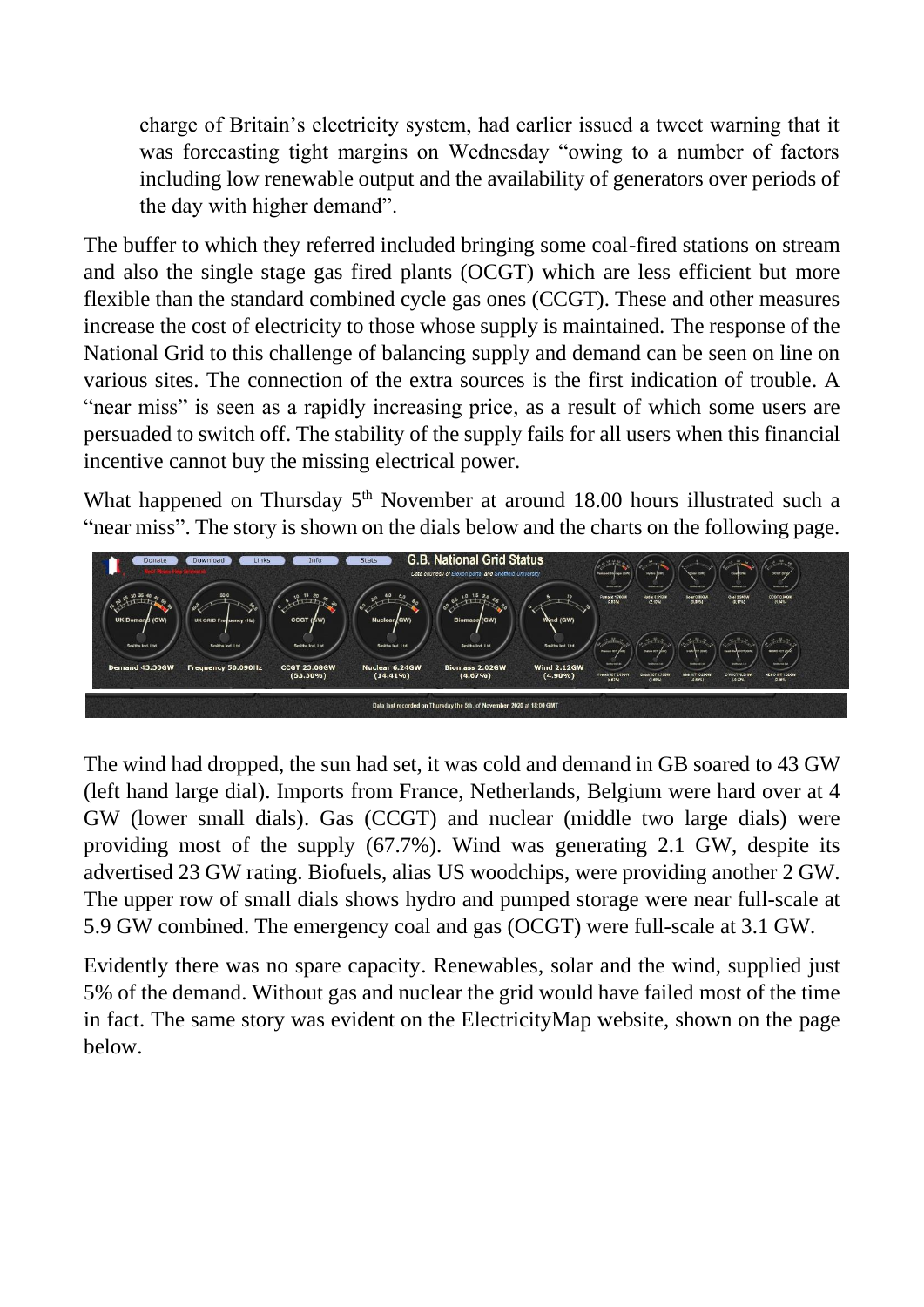The only option was to raise the price to persuade some commercial users to switch off. The coloured chart on the right shows the energy contribution of the different sources over 24 hours up to  $20.00$  hrs on  $5<sup>th</sup>$  November. The small peak at 18.00 in the total demand,, driven presumably by the mealtime domestic load, shows when some industrial consumers had to switch off – or be switched off. The grey chart shows the price on the same timescale. It rose precipitately from £25 to £30 per MWh all the way up to about £170 per MWh. That shows the near miss. If this price rise had not been sufficient to persuade enough users to disconnect, there would have been a break in supply for all.



If society wants renewables and electric vehicles, this example shows how matching supply and demand will become impossible if the use of gas is excluded. An extra 40 GW of off-shore wind contributing only 10% on a day like  $5<sup>th</sup>$  November would be quite ineffective. We conclude that if supplies are to be reliable enough new nuclear power will be needed in the 2040s to satisfy most of the demand. France already has about 58 GW. If we are to have electric cars and a hydrogen economy, we are going to need at least 60 GW of new nuclear.

#### <span id="page-4-0"></span>Report of the SONE Annual General Meeting 2020

We were not be able to hold the AGM in person at the Institute of Civil Engineers as we had hoped. Nevertheless, the Meeting went ahead on 26 October, but in two parts, both online and open to Members. The first part at 2.00 pm was the formal closed business meeting. Minutes will be sent separately to SONE Members.

The second part was a joint session with UK Nuclear Industries Association YGN (Young Generation Network). It was recorded for public viewing and is available here [https://www.youtube.com/watch?v=6VdR4T\\_3n-g&t=2227s](https://www.youtube.com/watch?v=6VdR4T_3n-g&t=2227s) Instead of the lecture by a single distinguished invited speaker as normally given at the SONE AGM we invited five panellists to discuss the subject **'***Only Nuclear Can Provide the Energy that the World Needs***'** from their own personal standpoint.